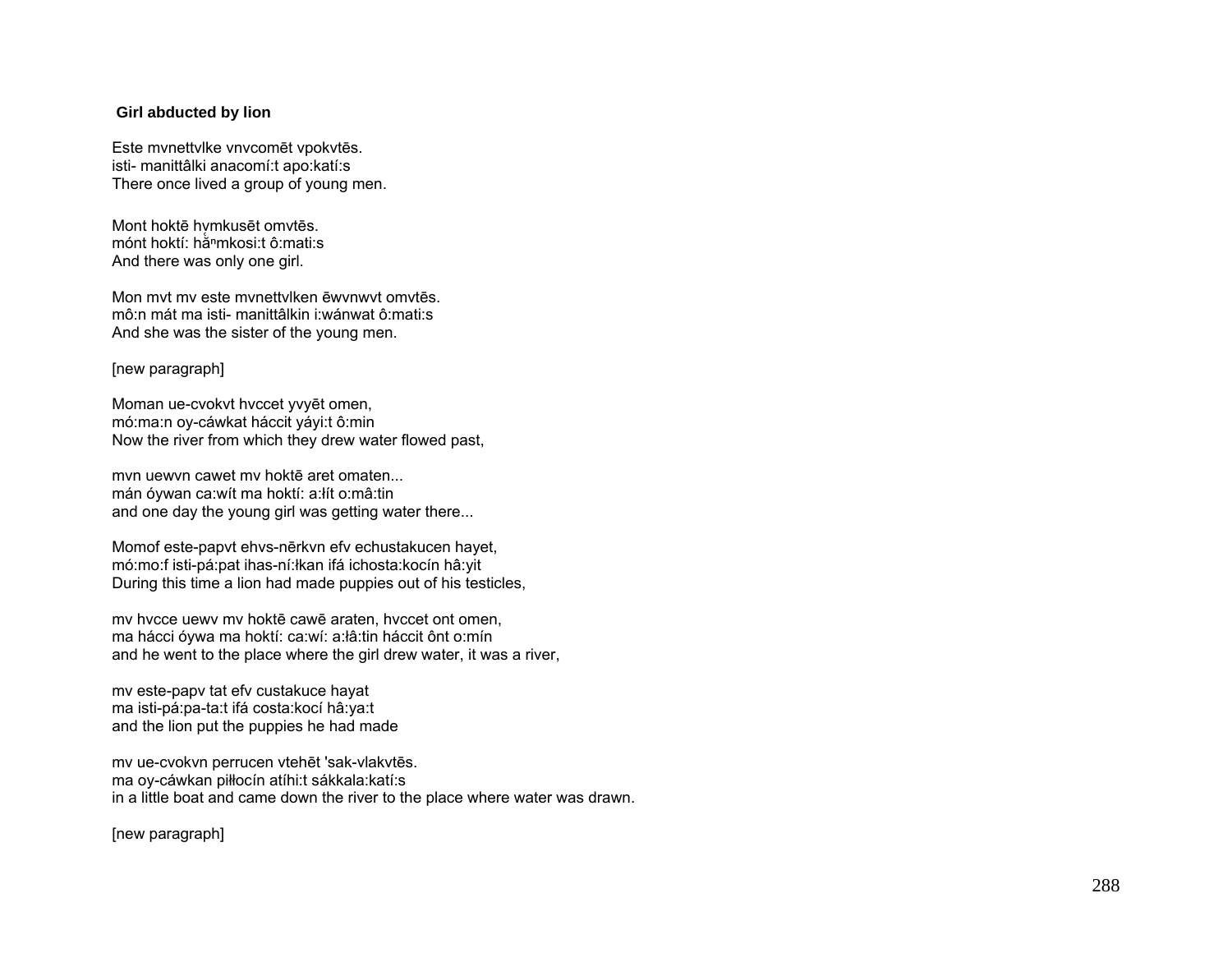Momen mv hoktē hēcvtēs. mo:mín ma hoktí: hi:catí:s And the girl saw him.

Mont omet em mvlostē tatēs. mônt o:mít im- malósti:-tá:ti:s And she took a liking to [the puppies].

Momen mv hoktēt okat, mo:mín ma hoktí:t o:kâ:t Then the girl said,

Mv efv custakuce cenhecepvranis, kicet omen, ma ifá costa:kocí cinhicípała:néys keycít o:mín May I see your little puppies?

Mon omat, perron aohcemket vfvnkuset hēcet omhoyētvnks, kicet omen... mó:n o:mâ:t píłłon a:ohcîmkit afánkosit hi:cít ómho:yí:tanks keycít o:mín All right, but you have to climb in the boat and look at them close up, as they usually do, he said...

Momusen mv hoktē tat mv efucvlken em vlostet okekv, mô:mosin ma hoktí:-ta:t ma ifocâlkin im- alô:stit o:kiká Then because the girl liked the puppies,

momusen perro iem ohcemkvtēs. mô:mosin píłło a:im- óhcimkatí:s she climbed into the boat.

Mont mvn okhoyekv, Vfvnkuset hēcet omhoyētvnks, kicen, mónt mán ókho:yiká afánkosit hi:cít ómho:yí:tanks keycín And again he said, They usually get right up to them and look closely,

momusen vfvnkuset hēcet 'sohlikof, mô:mosin afánkosit hi:cít sohlêyko:f so as she was looking at them, right up close sitting in the boat,

perron estos konkon 'sakhepahket, 'svyēpat, píłłon ístó:s kónkon sakhipáhkit 'sayî:pa:t she didn't notice that the boat had been given a shove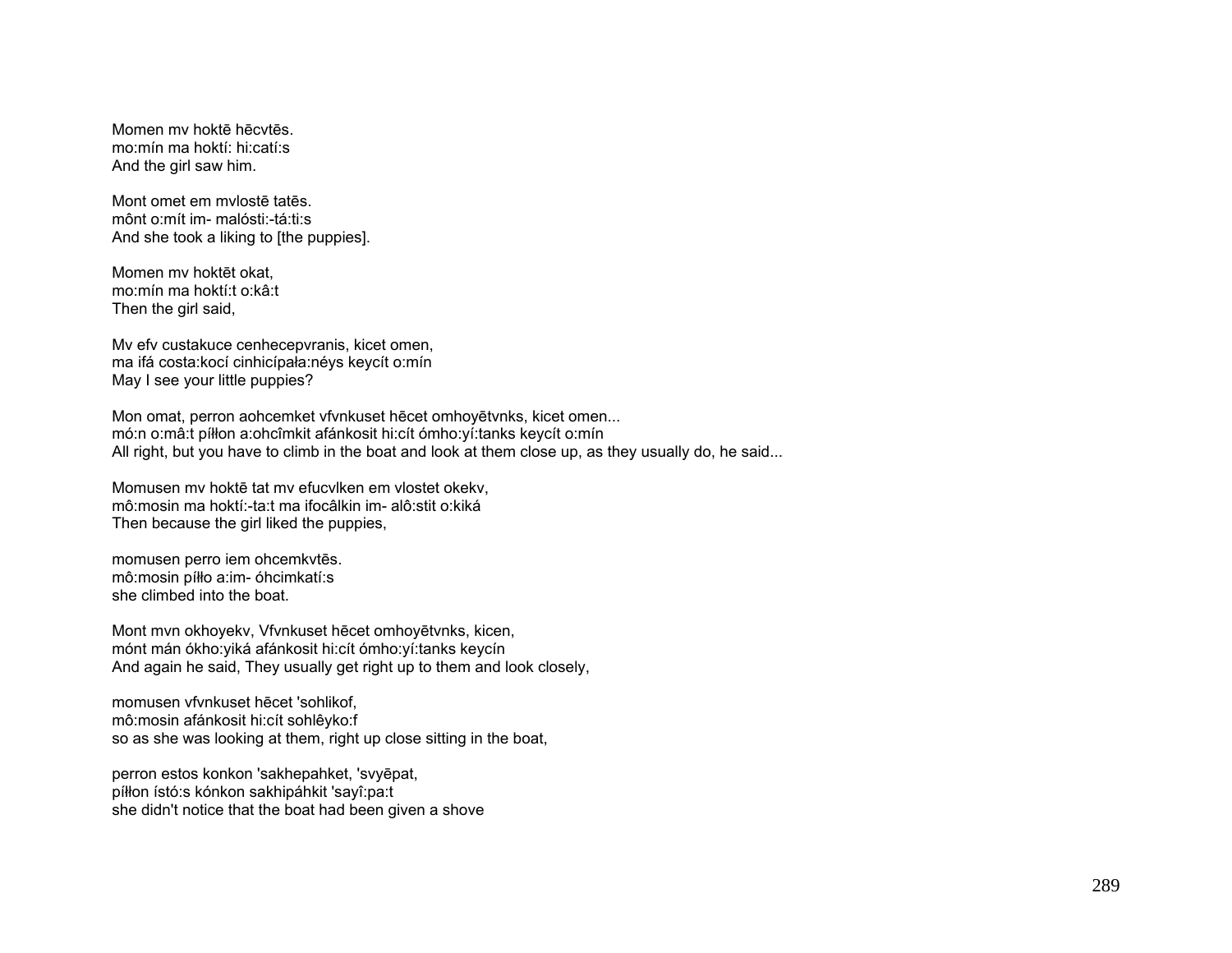mv tis 'sak-vhopvyēcēpen acvmēksvtēs. má-teys sakkahopayí:ci:pín á:cami:ksatí:s and had gone quite a distance when she looked up.

#### [new paragraph]

Mont Vm vccayvs! [Os]sehpit 'yefulkepvranis, kicvtēs. mónt am- accá:yas ossíhpeyt 'yifolkipáła:néys keycatí:s Then she said, Dock it for me! I'm getting out and going back.

Mont okat, Hvcce-kenhe hvmken cem vccayarēs! kicet, mónt o:kâ:t hacci-kínhi hámkin cim- accá:yá:łi:s keycít And he said, I'll dock it for you in the next river bend!

hvcce aknvrkvpvn 'sak-vyēpvtēs. hácci aknałkapán sákkayi:patí:s and they continued down the center of the river.

Mon Vm vccayvs! kicē monkvtēs. mó:n am- accá:yas keycí: mônkati:s And she kept saying, Dock it for me!

Momis, Cem vccayarēs! mô:meys cim- accá:yá:łi:s But he said, I'll dock it for you!

Vsv vheckan cem vccayarēs! kicet 'svyēpvtēs. asá ahícka:n cim- accá:yá:łi:s keycít 'sayĭ:<sup>n</sup>pati:s I'll dock it for you over there! he said, and continued on.

Mont 'svyēpet, mv este-papvt ehuten ocepēt omet, mónt 'sáyi:pít ma isti-pá:pat ihótin o:cipí:t ô:mit He continued on, and the lion had a den

mvn likepēt omet vrēpet ohmvtet, mán leykipí:t ô:mit alĭ:npit óhmatit where he lived,

mvt este-papv ehute em elecvn ervccayvtēs, mv perro. mát isti-pá:pa ihóti im- ilicán iłácca:yatí:s ma píłł<sup>o</sup> so the lion docked the boat below his den.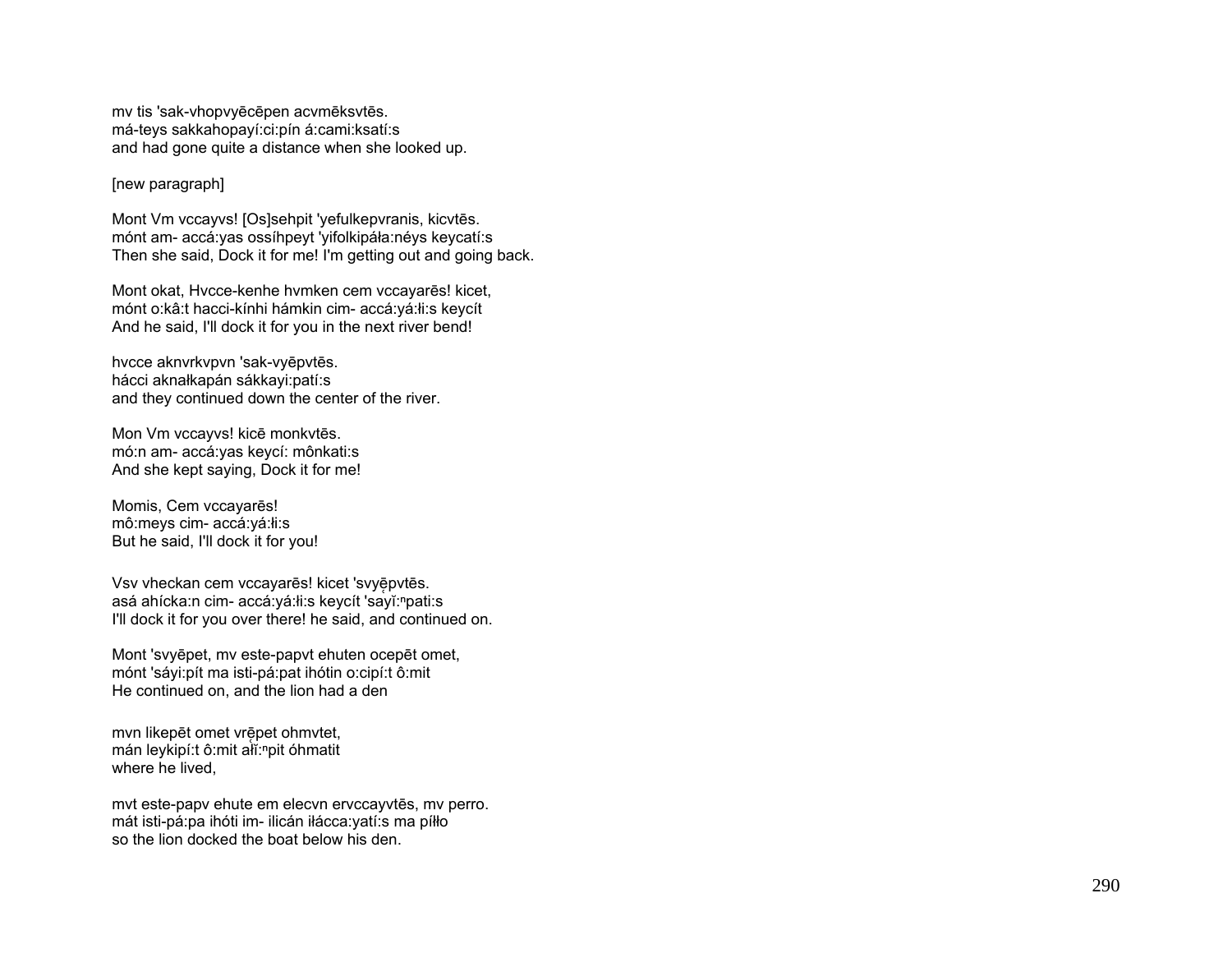Momat mvn mv hoktē resorēpvtēs. mó:ma:t mán ma hoktí: łísołi:patí:s That's how he brought the young girl there.

Mont encukon mv este-papvt resorēpet omekv, mónt incokón ma isti-pá:pat 'łisołĭ:<sup>n</sup>pit o:miká And as the lion had gotten her to his house,

mv hoktē ervtvrē eyacekatēs. ma hoktí: iłátáłi: iyá:ciká:ti:s he didn't want her to return home.

[new paragraph]

Mont omet mv este-papv-vcule tat liket omet okat, mónt o:mít ma isti-pa:pa-acóli-ta:t lêykit o:mít o:kâ:t Now the old lion sat and said,

mv hoktē mvnette hvte resorēpat okatet, ma hokti:- manítti hatí 'łisołî:pa:t o:kâ:tit speaking to the young woman he had taken there,

Hompetv hayvs. Vsi cuko likan vpeswv ocēt omēs. hompitá há:yas asêy cokó léyka:n apíswa ó:ci:t ô:mi:s Make something to eat. Over there in that house is meat.

Mvn ratahcet noricvs, kicvtēs. mán ła:táhcit nołéycas keycatí:s Go cut some of it off and cook it, he said.

Mon mvn okhoyekv, mv hoktē mvnettat ayvtēs. mó:n mán ókho:yiká ma hokti:- manítta:t a:yatí:s When he told her this, the young girl went.

Eslafkv tat raehset ayvtēs. islá:fka-ta:t ła:íhsit a:yatí:s She got a knife and went.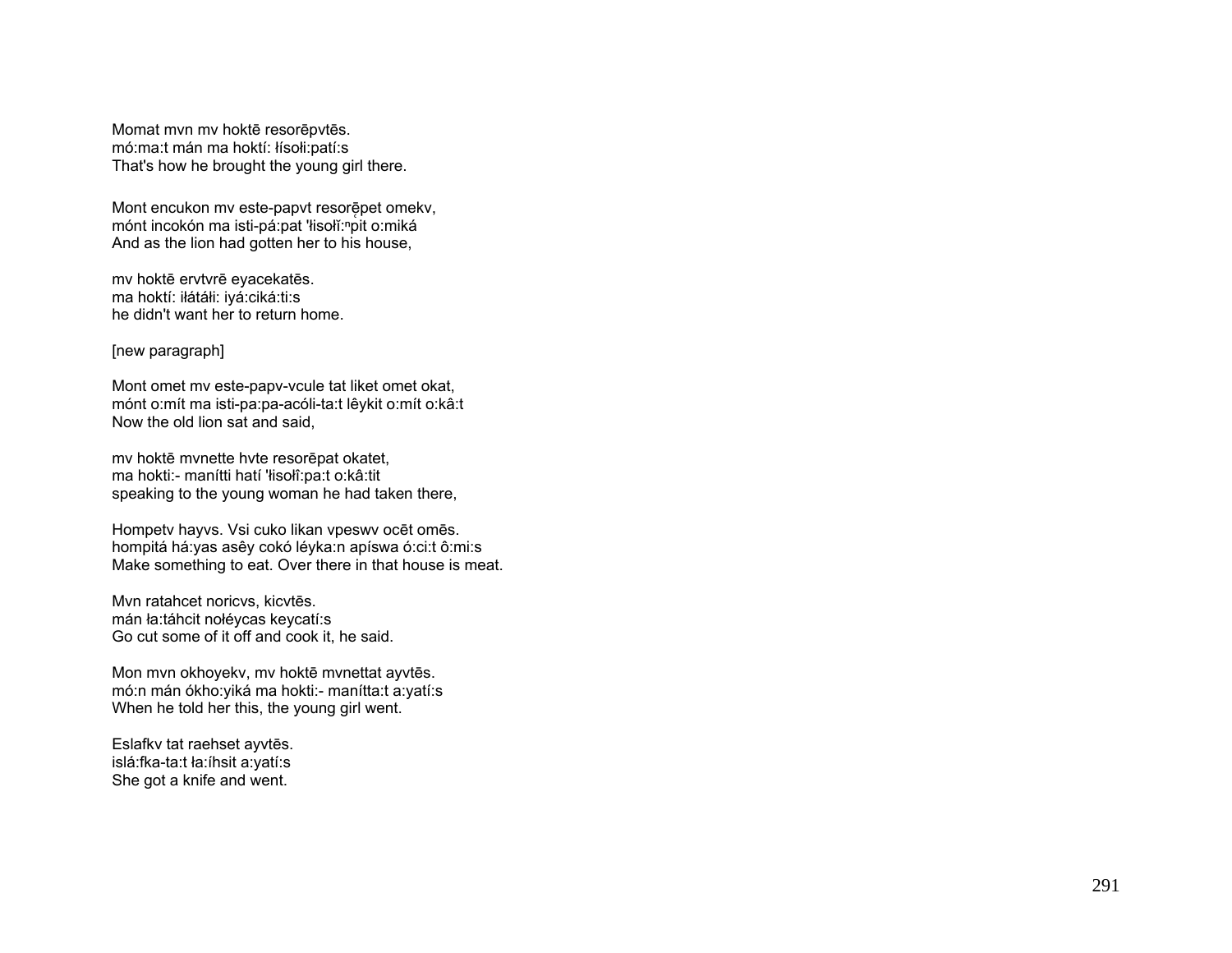Ayet mv cuko okhoyat recēyvtēs. a:yít ma cokó ókho:yâ:t łíci:yatí:s And she went into the house he had meant.

Mvn recēyan, hoktalusēt liken rem ecēyvtēs. mán łíci:yâ:n hoktă:<sup>ⁿ</sup>losi:t lêykin łím- ici:yatí:s And as she entered, she saw a really old lady.

Mohmet mv hoktalusat em punayvtēs. móhmit ma hoktă:<sup>ⁿ</sup>losa:t ím- pona:yatí:s Then the old lady spoke with her.

Momen mv hoktē mvnettat okatet, Mv este-papv-culet okat, mo:mín ma hokti:- manítta:t o:kâ:tit ma isti-pa:pa-cólit o:kâ:t And the young girl said, That old lion said,

Mv cuko ofvn vpeswvt ocēt omēs. ma cokó ó:fan apíswat ó:ci:t ô:mi:s There's meat in that house.

Mvn rahopohyet noricvs ca! kicet omen acēyit omis, kicvtēs. mán ła:hopóhyit nołéycas câ: keycít o:mín á:ci:yéyt o:méys keycatí:s Go look for it there and cook it! he said, and that's why I came in here, she said.

Mon mv hoktalusatet okat, mó:n ma hoktă:<sup>ⁿ</sup>losa:tit o:kâ:t Then the old lady said,

Vnen okēs! anín o:kí:s He means me!

Vnen cvpapēt omētok, vnen okhoyēs! kicen... anín capa:pí:t ô:mi:to:k anín ókho:yí:s keycín He eats me, so he means me! she said...

Hēcan mv hoktalat rawarhoyvtē letēhusēt liket oken hēcet hi:câ:n ma hoktâ:la:t ła:wá:łho:yatí: litĭ:<sup>n</sup>hosi:t lêykit o:kín hi:cít As the girl looked, she could see that the old lady had slices cut off of her and looked ragged,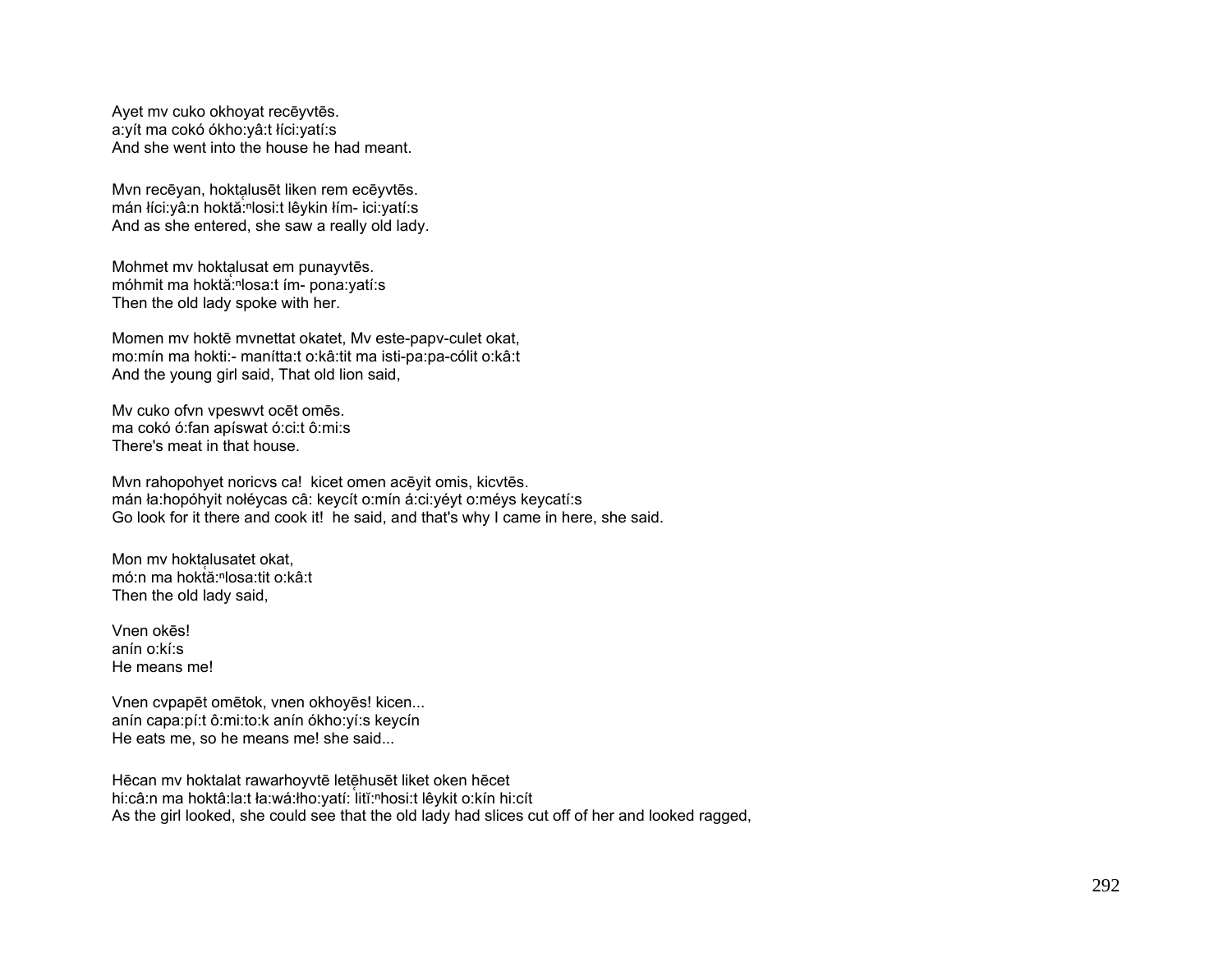takhuervtet raossēpvtēs. takhôyłatit ła:óssi:patí:s so she stood awhile and then came out.

Mohmet mv 'ste-papv-culen yem onayvtēs. móhmit ma sti-pa:pa-cólin yím- ona:yatí:s Then she returned and told the old lion.

Yem onayet okat, yím- ona:yít o:kâ:t She told him,

Sepekan oketskes, kicvtēs. sipíka:n o:kíckis keycatí:s There's nothing out there.

Momen mv momē kicē yem onayan vtēken, mo:mín ma mó:mi: keycí: yím- ona:yâ:n atî:kin As soon as she told him, he said,

Ocēt omētat os tv! mahket ayat, ó:ci:t ô:mi:ta:t ó:s tá máhkit â:ya:t There is, too!

eslafkv ē̞ 'mvkaskasēcet aret ayat, islá:fka í:<sup>ⁿ</sup> 'maka:ská:si:cít a:łít â:ya:t and scraping his knives together,

mv hoktaluse likē rahēcē eratat ̜ ma hoktă:<sup>ⁿ</sup>losi léyki: łá:hi:cí: iłâ:ta:t he went to where she had seen the little old lady,

mvn okehpvtet mvn rem vkvlafet yesossvtēs. mán okíhpatit mán 'łim- ákala:fít yíso:ssatí:s and as she had said, he trimmed off pieces of meat and came out.

Mohmen mvn ennoricvtēs. móhmin mán ínnołeycatí:s Then she cooked it for him.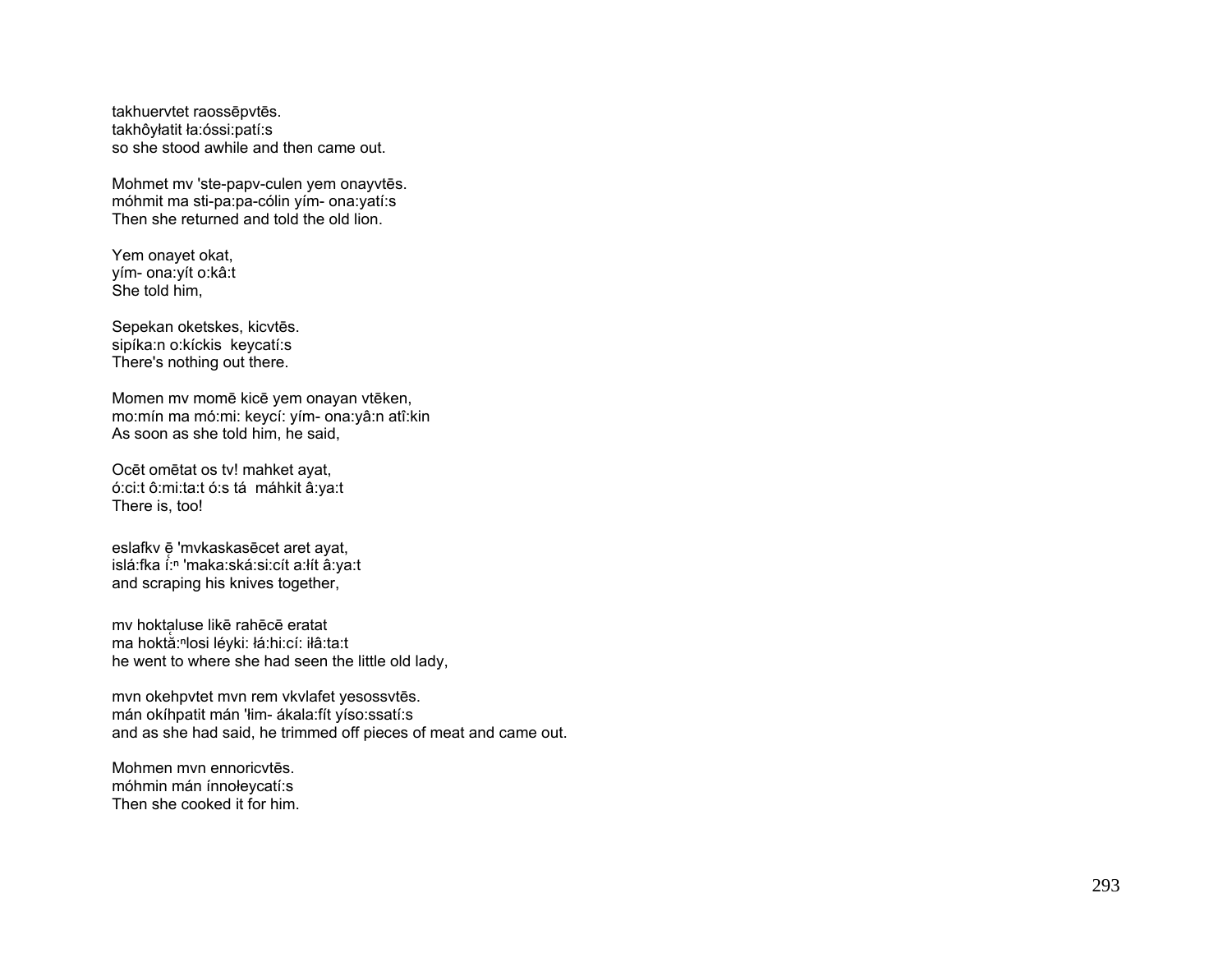Mohmen mvn hompakvtēs. móhmin mán hómpa:katí:s Then they ate.

[new paragraph]

Mon mv este-papv estvn vrepvranet omet, mó:n ma isti-pá:pa ístan ałípała:nít o:mít The lion was going to go out and said,

Lakcvn okcaret takliketskvrēs! kihcet vyēpvtēs. lákcan ókca:łít takléykíckáłi:s kéyhcit ayi:patí:s You stay and fix the acorns! and left.

Mont vyēpet omen, mv hoktē mvnettat lakcv okcarvranet arvtēs. mónt ayi:pít o:mín ma hokti:- manítta:t lákca okcá:łała:nít a:łatí:s And as he left, the young woman went to fix the acorns.

Mont omen mv hoktalat okatet em punayvtēs. mónt o:mín ma hoktâ:la:t o:kâ:tit ím- pona:yatí:s And the old lady spoke to her.

Mv hoktē mvnettan em punayet okat, ma hokti:- manítta:n ím- pona:yít o:kâ:t She spoke to the young girl, saying,

Vyepvccvs. Cestemerricvranet omhoyes. ayipáccas cistimiłłéycała:nít ómho:yís You must go. You will be tormented.

Monkv vnen cvpvpē̜pet cvlokēpen omat, mônka anín capapĭ:npit calóki:pín o:mâ:t Now when he's through eating me,

momusen cēmen cepvpetvn kont omhoyekv, mô:mosin cí:min cipapitán kônt ómho:yiká he plans to eat you,

mv lakcv okcarvranetskat omylkvn 'tetakuecē poyat, ̜ ma lákca okcá:łała:nícka:t omălⁿkan 'tita:kóyci: po:yâ:t so when you've prepared all the acorns that you're fixing,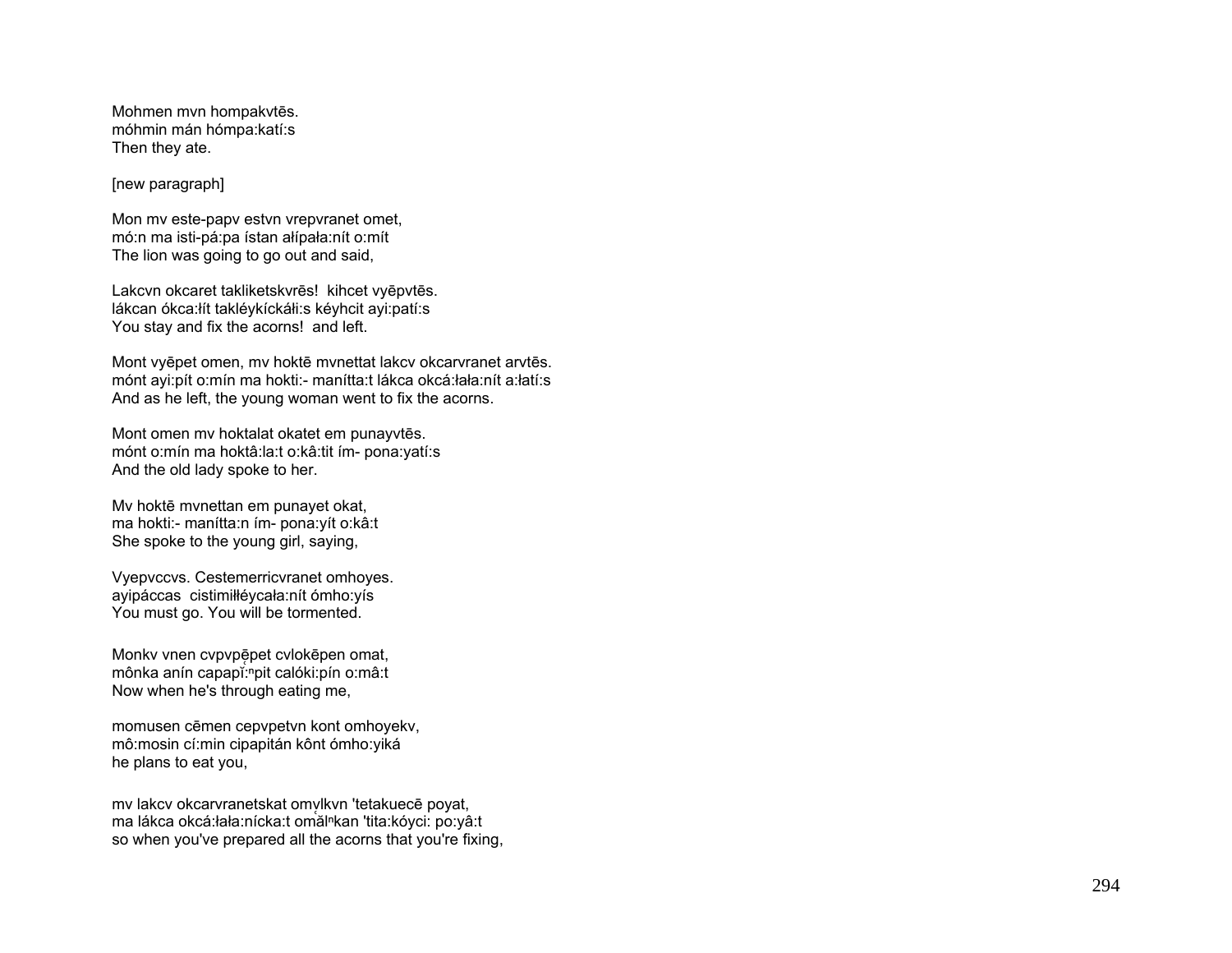kute-lanucen hopohyet aklihcet, koti-la:nocín hopóhyit akléyhcit look for a little green frog and put it in [with them],

momusen cukon vwvlvpiket vyepetskvrēs, mv hoktalat kicvtēs. mô:mosin cokón awalapêykit ayípíckáłi:s ma hoktâ:la:t keycatí:s and then go over to the house and leave, the old lady said.

# [new paragraph]

Mon mvn okhoyekv, mv cuko vwvlvpiket vyēpvtēs. mó:n mán ókho:yiká ma cokó awalapêykit ayi:patí:s And as she had been told, she went over to the house and left.

Mon sumkēpvten mv este-papv-vcule ervlakvtēs. mó:n sómki:patín ma isti-pa:pa-acóli iłála:katí:s She was gone when the old lion returned.

Mont omis momēn mv hoktē mvnettat sumkepēton kerrekatēs. mónt o:mêys mó:mi:n ma hokti:- manítta:t somkipí:ton kíłłiká:ti:s But he didn't know that the young girl was gone.

Momis mvn lakcvn okcarvrēn kihcet ayet omekv, mô:meys mán lákcan okcá:łáłi:n kéyhcit â:yit o:miká Because he had left after he had told her to fix the acorns,

lakcv okcarat akliket omēs komvtēs. lákca ókca:łâ:t aklêykit o:mí:s kô:mati:s he thought she was still fixing the acorns.

Mont omet, Lakcv okcarka? makof, mónt o:mít lákca okcâ:łka:^ ma:kô:f Are the acorns ready? he asked,

Okcarkepeks! kicet omen, okca:łkipíks keycít o:mín Not-ready-yet! [the frog] said,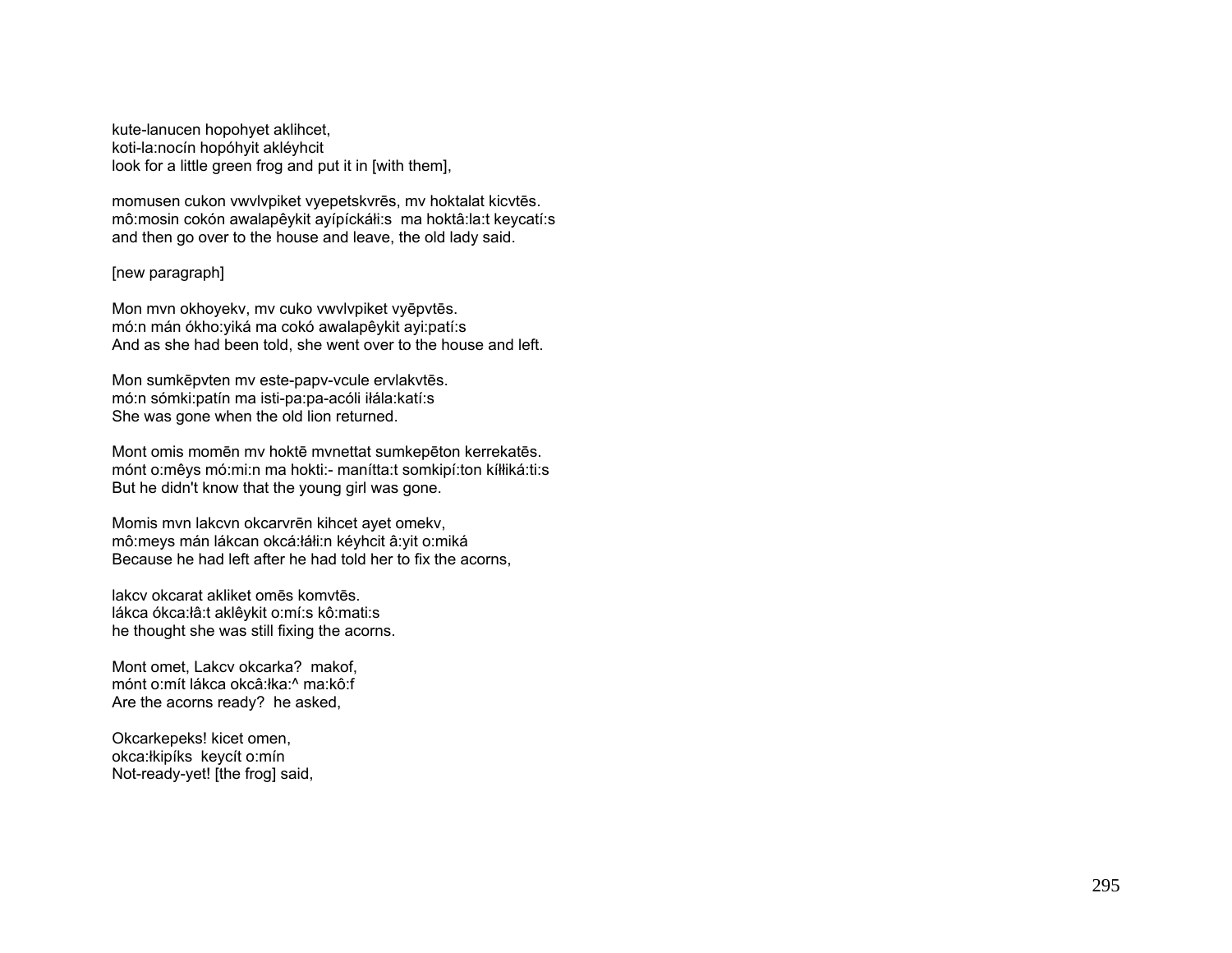mon okacoks komet mv este-papv-cule tat wakkē̥pvtēs. mô:n o:kacóks kô:mit ma isti-pa:pa-cóli-ta:t wakkĭ:<sup>n</sup>pati:s and the lion believed the answer and just lay there.[18]

Mont omet, Okcarka? maken, mónt o:mít okcâ:łka:^ ma:kín Then, Are the acorns ready? he asked,

Okcarkeks! kihcen hvtvm wakkē̞pvtēs. okcá:łkíks kéyhcin hatâm wakkĭ:<sup>n</sup>pati:s Not-ready-yet! it said, and kept lying there.

Mont hvtvm, Okcarka? kicen, mónt hatâm okcâ:łka:^ keycín Now again, Are they ready? he asked,

Okcarkepeks! kic ēpen... okca:łkipíks kéyci:pín Not-ready-yet! it said...

Kut estometut okcarkeko tay ēpet omehaks? mahket, kót istó:mitot okcá:łkiko: ta:yî:pit o:mihâ:ks máhkit Why is it not ready? he asked,

mv este-papv-cule tat momusen cvpvkiket, ma isti-pa:pa-cóli-ta:t mô:mosin capakêykit and the lion, now angry,

akhvtapkan kute-lanucet aklikē̥pet okehpvtet... akhatâ:pka:n koti-la:nocít akleykĭ:<sup>n</sup>pit okíhpatit went down [to the water] and found it had been a little green frog sitting there talking...

Mv este-papv rakhvtapkof, ma isti-pá:pa łákhata:pkô:f When the lion went down [to see],

Cēk! mahket kutet aklik ēpet okehpvtet, cí:k máhkit kotít akleykî:pit okíhpatit he heard a Cheek! and saw it had been the frog sitting down there,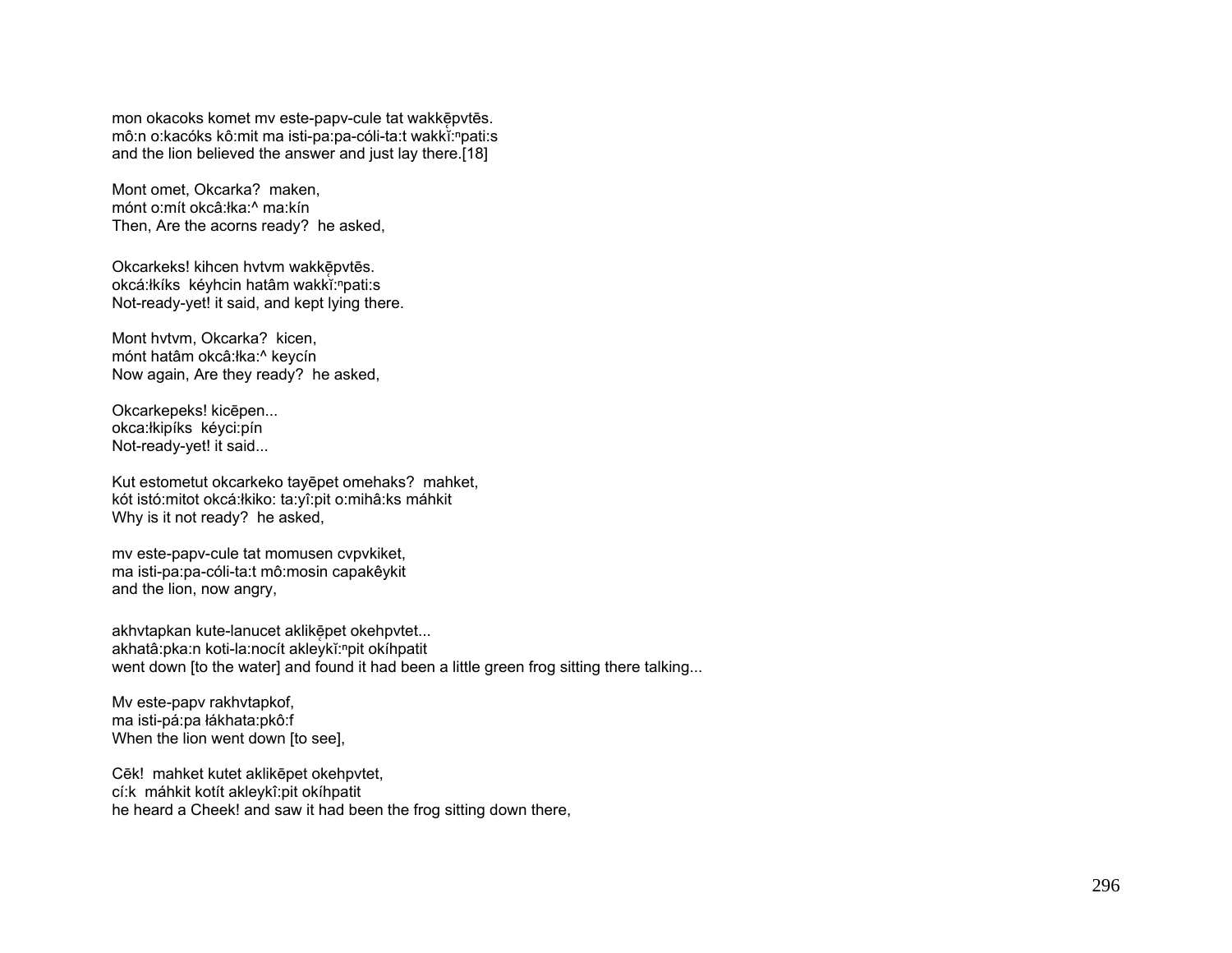mv uewvn aaktasiken... ma óywan a:akta:sêykin and it jumped into the water...

Momusen mv este-papv tat cvpakkēt vrēpet omekv, mô:mosin ma isti-pá:pa-ta:t capákki:t ałi:pít o:miká Then the lion was going about really furious,

momusen mv uewv tat akhvtvpiket, mô:mosin ma óywa-ta:t akhatapêykit so he got in the water

mv kute aaktaskat akhopoyet akliket, ma kotí a:aktâ:ska:t ákhopo:yít aklêykit and looked where the frog had jumped in,

mv kute-lanuce 'sakhēcvtēs. ma koti-la:nocí sákhi:catí:s and found the frog.

[new paragraph]

Mohmet mv kute-lanuce tat aak-ehset cetahket móhmit ma koti-la:nocí-ta:t a:akkíhsit citáhkit Then he took the frog out of the water and mashed it,

momusen mv hoktē ensumket omat keriyet, mô:mosin ma hoktí: insômkit o:mâ:t kiłêyyit and he knew that he had lost the young girl,

vpohet ont omis estomat kerrekatēs. apo:hít ónt o:mêys istô:ma:t kíłłiká:ti:s and though he asked, he didn't find out what happened.

Ë mvn vrēpet omvcoks í:<sup>n</sup> mán ałi:pít o:macóks I'm sure she is out there somewhere.

komvyan vtekvtes kihocen aret, momusen motvkvn licepēt omatet, ko:mayâ:n [?] kéyho:cín a:łít mô:mosin motákan leycipi:t o:mâ:tit he said, and having a motaka [stone disk],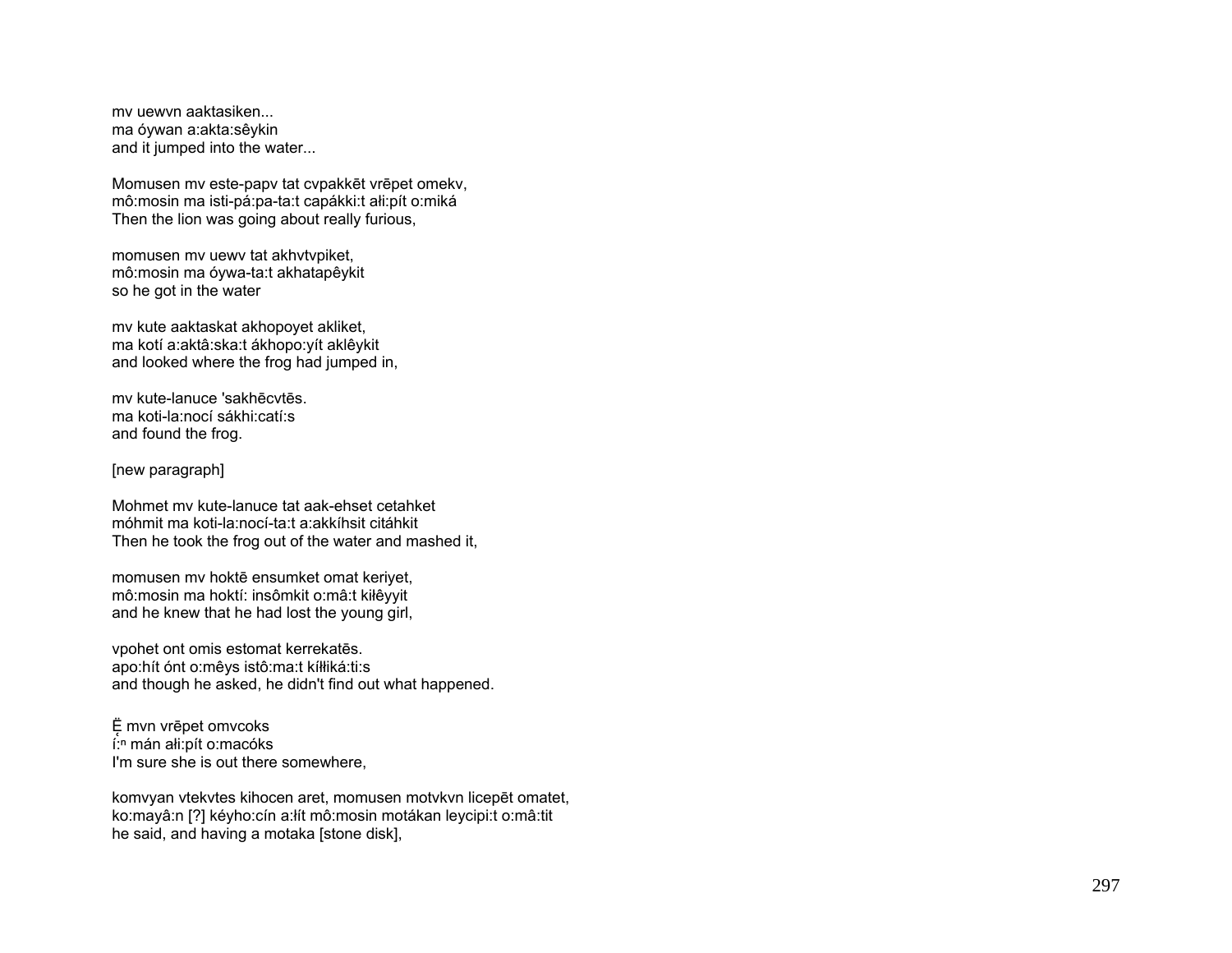momusen eraehset nene vpeyakusat erohhuericat, mô:mosin iła:íhsit niní apiyă:<sup>n</sup>kosa:t iłohhóyłeycâ:t he took it and when he stood it up on a little trail,

tvrtakuset erlvtkēpen 'saret nene vpeyakat vtēkat respohyet... táłta:kosít iłlátki:pín sa:łít niní apiyâ:ka:t atî:ka:t łispóhyit it just made a rattling sound and fell and he tried all the trails...

Momusen cuko-homvn rasatet resvlahket cukon vwvlvpecihcen, mô:mosin coko-homán ła:sâ:tit 'łisaláhkit cokón awalapicéyhcin Then he brought it back to the front of the house and made it go over the house,

Mvtaten 'svyēpvtēs. mátá:tin sáyi:patí:s and then it finally took off.

Mohmen mvn 'sayet omen, móhmin mán sa:yít o:mín So as it went,

momusen mv este-papv-cule tat momusen mvn yopv huyiret vcak-ayet okat, mô:mosin ma isti-pa:pa-cóli-ta:t mô:mosin mán yópa hoyêyłit acákka:yít o:kâ:t the old lion followed right behind singing,

Motyky cakka. motáka cá:kka: Motaka catch up,

Motvky cakka! motáka cá:kka: Motaka catch up!

maket yopy tat este-papy-cule tat werwēyē pytēs. ma:kít yópa-ta:t isti-pa:pa-cóli-ta:t wiłwi:yĭ:hpati:s and flopped along behind it.

Mon mv nake motvkv tat momusen mv hoktē estensumkatet cakkepvranet omen... mô:n ma nâ:ki motáka-ta:t mô:mosin ma hoktí: istinsômka:tit cakkipáła:nít o:mín Now that motaka was about to catch up with the girl who had gone away...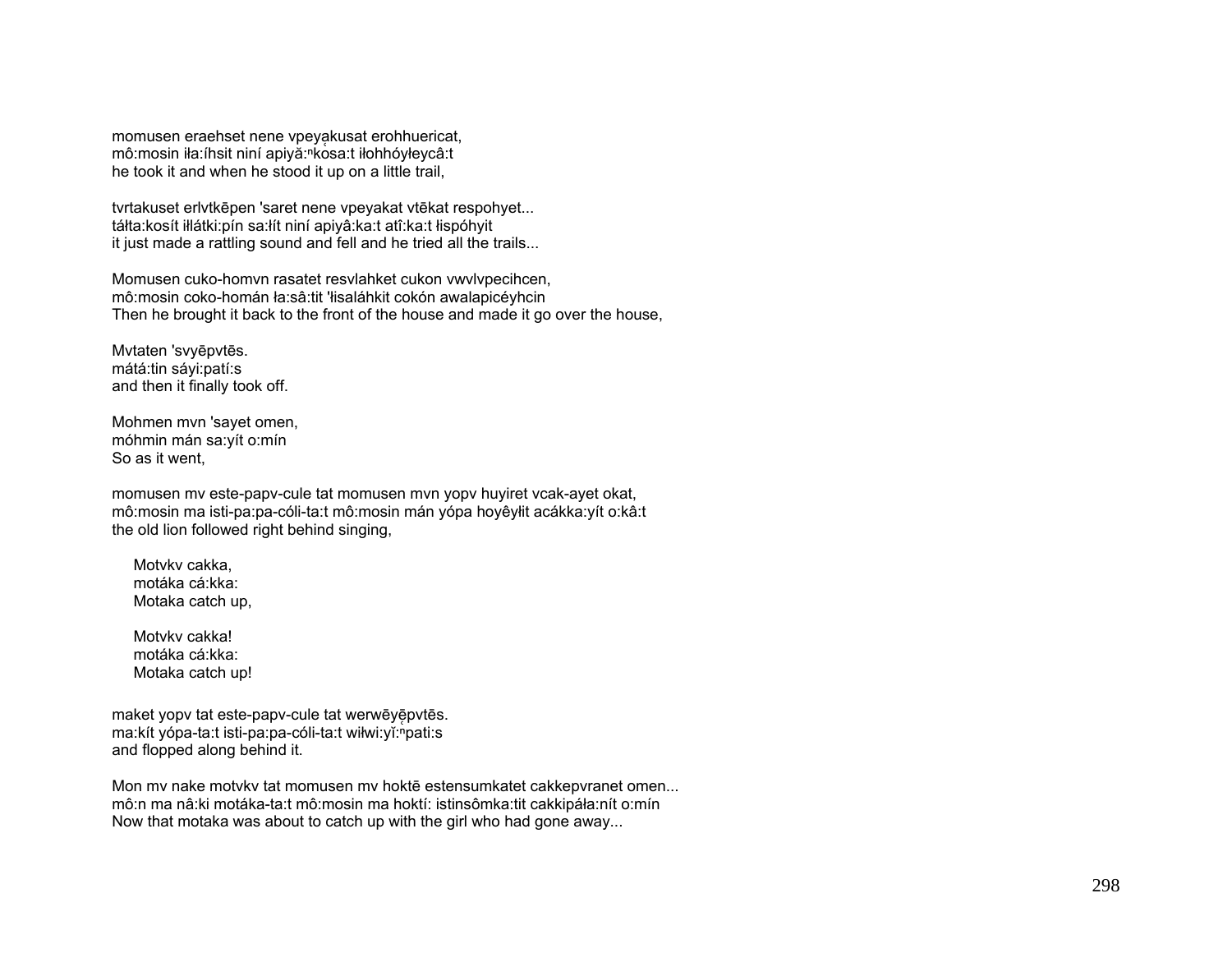Mv hoktē tat ayusē hayet ont omis, ma hoktí:-ta:t a:yosí:- ha:yít ónt o:mêys The girl tried to keep going,

cakkepvranē tvlket omēpen, cakkipáła:ní: tâlkit omi:pín but she knew that it was overtaking her

mv hoktē yvhikvtēs. ma hoktí: yaheykatí:s and she began to sing.

Mont oket, mónt o:kít She sang,

> Pvne ostē lecv cvcertake vpokē orvko, paní ó:sti: líca caciłtá:ki apó:ki: ołáko: I won't reach the four ravines where my brothers live below,

 Calekv, calekv, ca:liká ca:liká For I die, for I die,

maket yvhikvtēs. ma:kít yaheykatí:s she sang.

Momis mv ecertake 'svcolvkuecat pohvkekon, mô:meys ma iciłtá:ki 'sacolakôyca:t pohákikon Though her oldest brothers did not hear,

mv mvnettvlke ecuse mahhet cutkusēt arēt omvtēs. ma manittâlki icósi máhhit cŏ:ʰtkosi:t a:łí:t ô:mati:s there was a younger brother.

Momen mvt ahkopanat mvt fettvn arvtēs. mo:mín mát áhkopa:nâ:t mát fíttan a:łatí:s Now he was outside playing.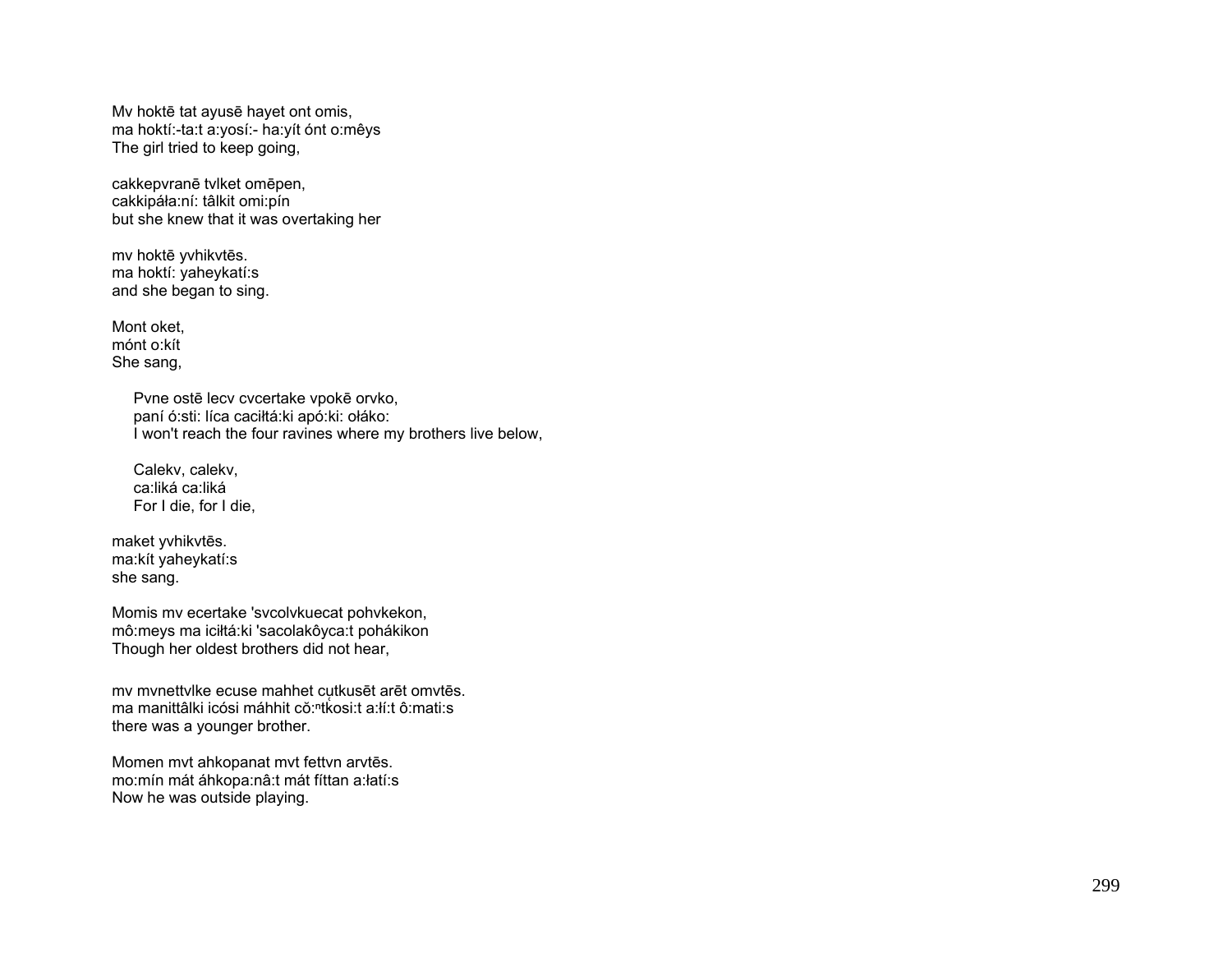Moman mvt pohvtēs. mô:ma:n mát po:hatí:s And he heard her.

Mont okatet, Powvnwv punsumkvnna omēn yvhikes, maket mv ervhvlken em onayvtēs. mónt o:kâ:tit po:wánwa pónsomkánna: ó:mi:n yaheykís ma:kít ma iłahâlkin im- óna:yatí:s And he told his brothers, Our long-lost sister is singing.

Mon okaket, Mahkēskos cē. Estomhoyvtē estofvt omēs, kicaken raossvtēs. mô:n oka:kít máhkí:skó:s cî: istómho:yatí: istô:fat ô:mi:s kéyca:kín łá:o:ssatí:s And they said, Don't say that. Whatever happened to her is forever, they told him, and he came back out.

[new paragraph]

Mont fettvn ahkopanet aret onkv, mónt fíttan áhkopa:nít a:łít onká And he continued to play outside,

hvtvm aret oman, mvn yvhikan pohet okēpan okhoyekv... hatâm a:łít o:mâ:n mán yaheykâ:n pô:hit oki:pâ:n ókho:yiká and again he heard her singing for sure...

Hvtvm maken okvyan okatskekv hvtvm yvhiket os. hatâm ma:kín o:kayâ:n o:ká:ckika hatâm yaheykít ó:s I said I heard her, and you didn't think it was her, and now she's singing again.

Monkv mapohicvkēs, maket vnvcomvtēken 'seste-naoricet omen... mônka ma:pohéycaki:s ma:kít anacô:matî:kin sisti-ná:ołeycít o:mín So listen, he said, bothering the brothers several times...

Eston okehaks? kohmet, ístó:n o:kihâ:ks kóhmit What is he talking about? they wondered,

mapohicakan makēpen okehpvten mapohicakan ma:pohéyca:kâ:n má:ki:pín okíhpatin ma:pohéyca:kâ:n and they listened and heard what he had heard,

mvt okēpvnto omēt on okēpen hēren mapohicakan, mát oki:pánto ó:mi:t ó:n oki:pín hĭ:ⁿłin ma:pohéyca:kâ:n they listened carefully and heard her sing as she used to sing,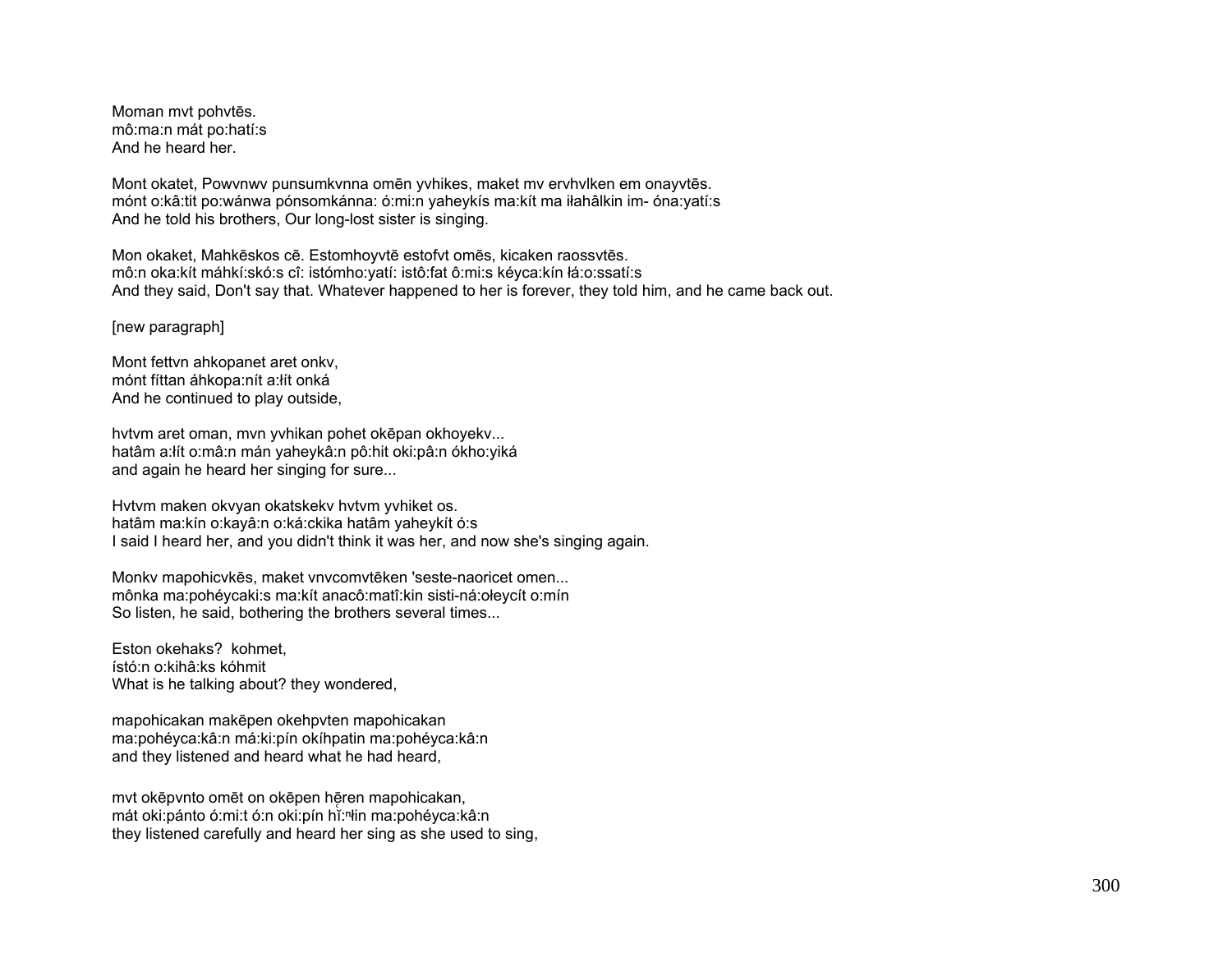Pvne ostē lecv cvcertake vpokē orvkot paní ó:sti: líca caciłtá:ki apó:ki: ołákot I won't reach the four valleys where my brothers live below,

 Cvcertake vpokē orvko caciłtá:ki apó:ki: ołáko: Where my brothers live,

 Calekv, calekv, ca:liká ca:liká For I die, for I die,

makē̞puset yvhikēpet okēpen... ma:kĭ:<sup>ⁿ</sup>posit yahéyki:pít oki:pín she kept singing...

Momusen, Naket em estomen arē hēret okēpvntut os, mahket... mô:mosin nâ:kit im- ísto:mín a:lí: hǐ:<sup>n</sup>it oki:pántot ó:s máhkit Then they said, Something's really gone wrong for her.

Moman 'yvwolicepēt yvhikēpet oken pohakat, mó:ma:n 'yawoleycipí:t yaheykĭ:npit o:kín poha:kâ:t Now when they could hear her singing close by,

momusen nake esnvfkvkē tayat nak pocuswv omis cawet pefathoken, mô:mosin nâ:ki isnáfkaki: tâ:ya:t nâ:k pocóswa ô:meys ca:wít pifá:tho:kín they ran and gathered all kinds of clubs and axes,

momusen nake esnafkē nake 'sēyvnicvkē tayat 'setetayehpet vpeyephoyen... mô:mosin nâ:ki ísna:fkí: nâ:ki si:yanéycaki: tâ:ya:t 'sitita:yíhpit apiyípho:yín and each had something to hit [the motaka] with...

Momusen mv estuce cēpanusat Naken omvranvya? maket lētket aret omis, mô:mosin ma istocí cĭ:ʰpa:nosa:t nâ:kin omáła:nayá:ˇ ma:kít li:tkít a:łít o:mêys Then the little boy ran around asking, What am I going to use?

naket enheckekon aret hompetv-hak-cukon erecēyan, nâ:kit inhíckikon a:łít hompita-ha:k-cokón iłíci:yâ:n but couldn't find anything and went into the kitchen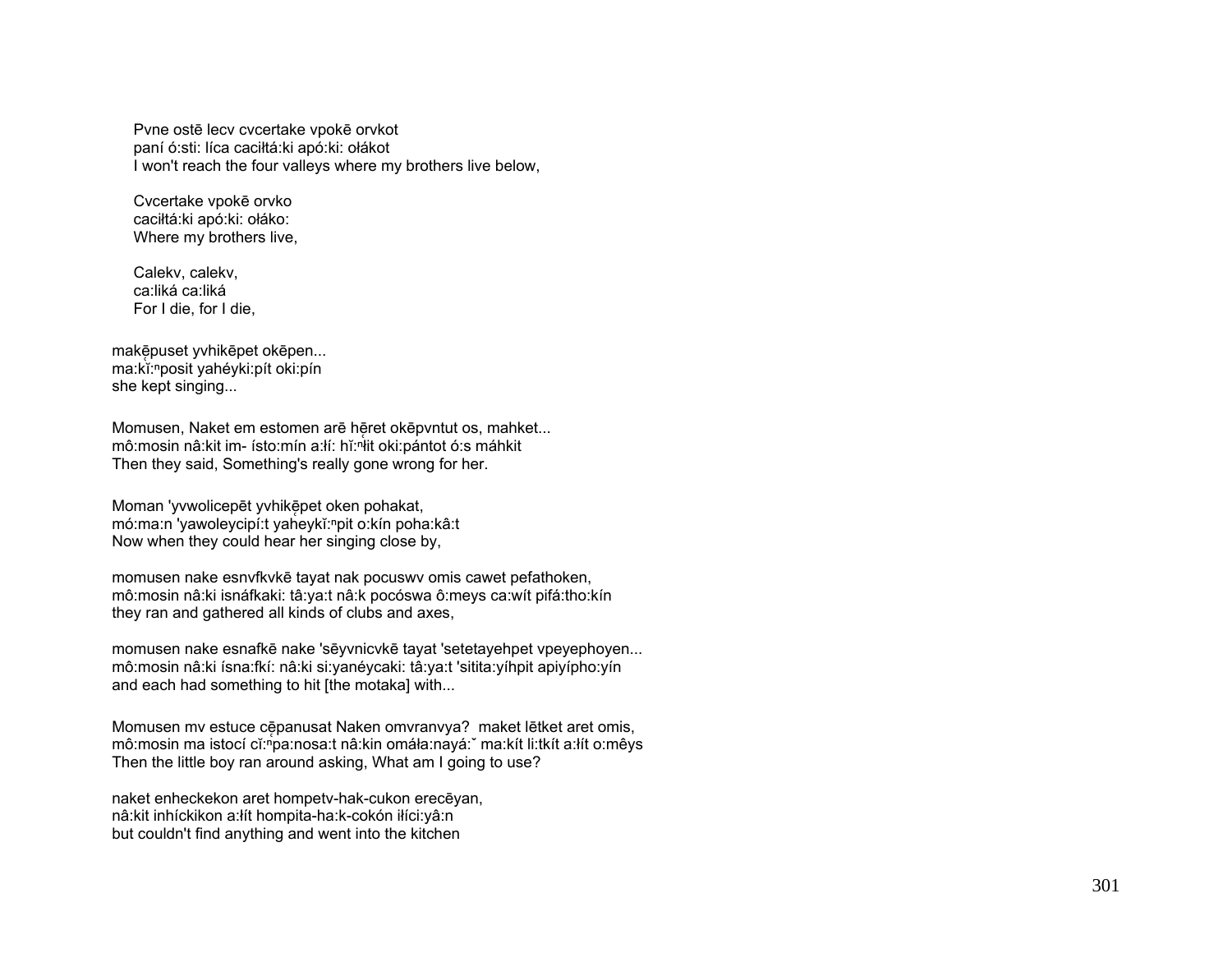mvn vtapv kvlkusēt vsokkvten mán atá:pa kálkosi:t asô:kkatin where he found a wooden paddle with a part missing that was wedged into something up high,

mvn 'rem vtasiket eraesehpet lētkvtēs. mán 'łim- ata:sêykit iła:isíhpit li:tkatí:s and he jumped to reach it.

Mont vpeyephoyaten yopvn alētkat, mvo ervnrapet fulhoyen erorvtēs. mónt apiyípho:yâ:tin yópan a:lî:tka:t maó iłánła:pít fólho:yín iło:łatí:s As they had already gone, he ran after them, and finally caught up with the others as they were meeting it.

[new paragraph]

Momof mv nake motvkv kihocat aassēcēpat mvo vlvkēpen, mo:mô:f ma nâ:ki motáka kéyho:câ:t a:a:ssi:cî:pa:t maó aláki:pín Then as the thing called motaka that had chased after her was getting there,

Nafket monkat estomēcet komat momēcakēto estomis, na:fkít mônka:t ístomi:cít kô:ma:t momí:ca:kí:to istô:meys they hit it and did everything they knew to do,

estomēcvkeko tayen vrēpen... istomi:cakíko: tâ:yin ałi:pín and yet couldn't stop it...

Mv cēpvnusat lētket rorof, fuswvt tuskucē hocefkēt tvmket hoyanet omat... ma ci:panósa:t li:tkít ło:łô:f fóswat toskocí: hocífki:t tamkít hoya:nít o:mâ:t Then as the little boy came running up, a small speckled woodpecker flew by...

Toktus hel, hel! Toktus hel, hel! maket eshoyahnet 'sayet omen okat, toktós híl híl toktós híl híl ma:kít ishoyáhnit sa:yít o:mín o:kâ:t Toktus heel, heel! Toktus heel, heel! it said as it went past,[20]

mv cēpanat oket, Ele-toktuswvn ennafkvkan ēlusvnts, maket oks ca! mahket, ma ci:pâ:na:t o:kít ili-toktóswan innâ:fkaka:n i:losánts ma:kít ó:ks câ: máhkit and the boy said, He says if you hit him in the heel he'll die!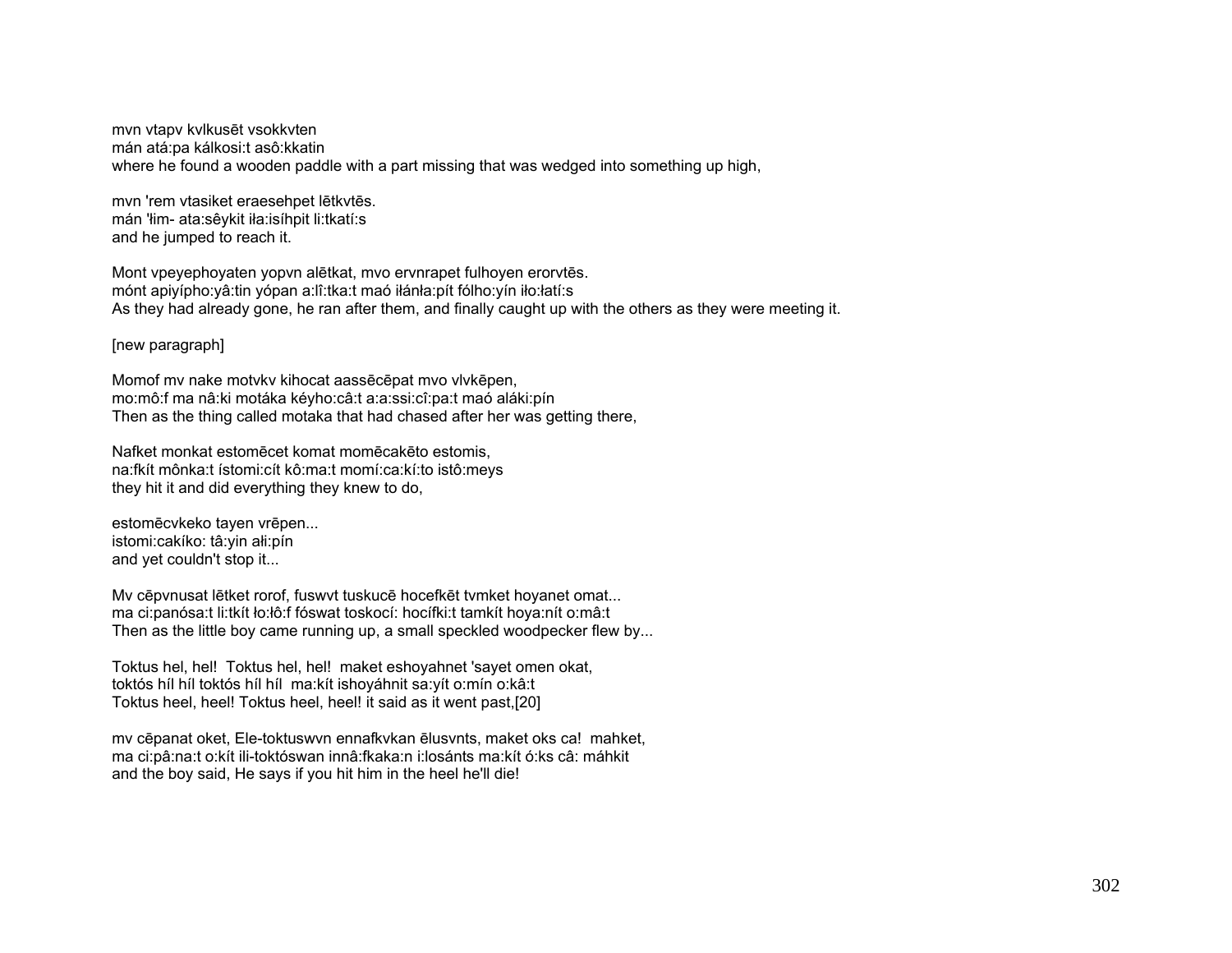mv vtapv-kvlkuce ēsvtēt ma ata:pa-kalkocí î:sati:t and he took the broken paddle he had grabbed

mv nake aran ele-toktuswvn 'sennafkat est-akhēckv omēt aret ohmvten... ma nâ:ki a:łâ:n ili-toktóswan sinnâ:fka:t ist-akhí:cka ó:mi:t a:łít óhmatin and hit the thing on the heel and they found that it had been like a mirror...

Mvn ele-toktuswvn 'sennafkat, momusen svmahlusen vpoyvtēs. mán ili-toktóswan sinnâ:fka:t mô:mosin samá:hlosin apo:yatí:s As he hit its heel with the paddle, the thing shattered in a heap.

# [new paragraph]

Momehcet ohmen fullet eto hueren vcemēcet oh-vpoken, momíhcit óhmin follít itó hôyłin acimî:cit ohhapô:kin After this they climbed up in a tree and were sitting there,

este-papv-vcule tat vlahket aret mv eto cemecē oh-vpokan, isti-pa:pa-acóli-ta:t aláhkit a:łít ma itó cimíci: ohhapô:ka:n and the old lion came to where they sat in the tree they had climbed

mv elecvn vlaket omet, ma ilícan alâ:kit o:mít and coming below them, said,

Iecencemkepvranvkis, kicen, a:icincimkipáła:nakéys keycín I want to climb up there with you.

Mv pvrko-fvkvn vcemket omvkis, kicaken, ma pałko-fákan acimkít o:makêys kéyca:kín We climbed up on that grapevine, they said,

aret vcemken entahcet aswihket, a:łít acimkín intáhcit a:swéyhkit and as he climbed up, they cut the vine and made him fall,

momusen hvlwēcvtēt omēs. mô:mosin hálwi:catí:t ô:mi:s and immediately they went high into [the sky].